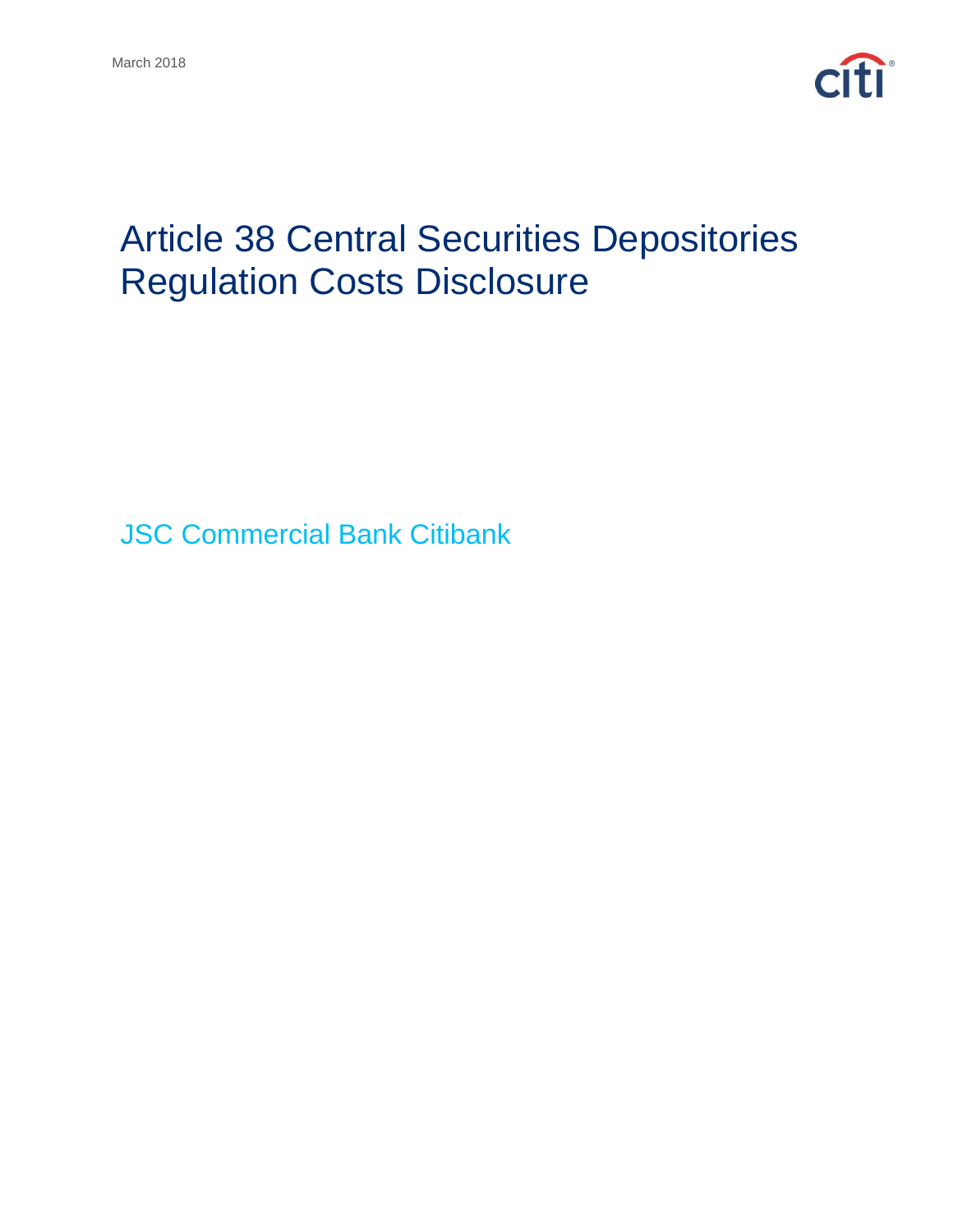

#### 1. Introduction

- 1.1. The purpose of this document is to disclose the costs associated with the different levels of segregation provided in respect of securities that JSC Commercial Bank Citibank (hereinafter referred to as "we", "us", "our" or "**Citi**") hold directly for clients with Euroclear Bank SA/NV, which is a Central Securities Depository within the EEA ("**CSD**").
- 1.2. As Citi is a direct participant of CSD, in this capacity it is required to make this disclosure under Article 38 (5) and 38 (6) of the Central Securities Depositories Regulation ("**CSDR**") 1 .
- 1.3. This costs disclosure should be read in conjunction with our disclosure on the levels of protection associated with the different levels of segregation, including the main legal implications of the respective levels of segregation offered (the "**Participant Disclosure**").
- 1.4. While this disclosure provides an overview of the costs associated with the different levels of segregation, this disclosure does not purport to contain all the information a client would need to decide which type of account it should choose in CSD. We would typically expect to have more detailed discussions with clients around their specific pricing arrangements with a view to assisting them with making a more informed choice on the type of CSD account that would be suitable for them.
- 1.5. This costs disclosure is based on the CSD charging structure as of the date of this disclosure. CSD may change its charging structure from time to time and potentially when the CSD is duly authorised under CSDR. For up to date CSD fees and charges, clients can visit its website.
- 1.6 This costs disclosure is provided to you for information only and is not intended to constitute legal, regulatory, tax, investment, accounting, financial or other advice by any member of the Citi organization. This costs disclosure should not be used or relied upon by any person for the purpose of making any legal, regulatory, tax, investment, accounting, financial or other decision or to provide advice on such matters to any other person. Recipients of this costs disclosure should obtain guidance and/or advice, based on their own particular circumstances, from their own legal, tax or other appropriate advisor. Citi has no responsibility for any loss occasioned as a result of the use of information in this costs disclosure.

*1.Regulation (EU) No 909/2014 of the European Parliament and of the Council on improving securities settlement in the European Union and on central securities depositories and amending Directives 98/26/EC and 2014/65/EU and Regulation (EU) No 236/2012*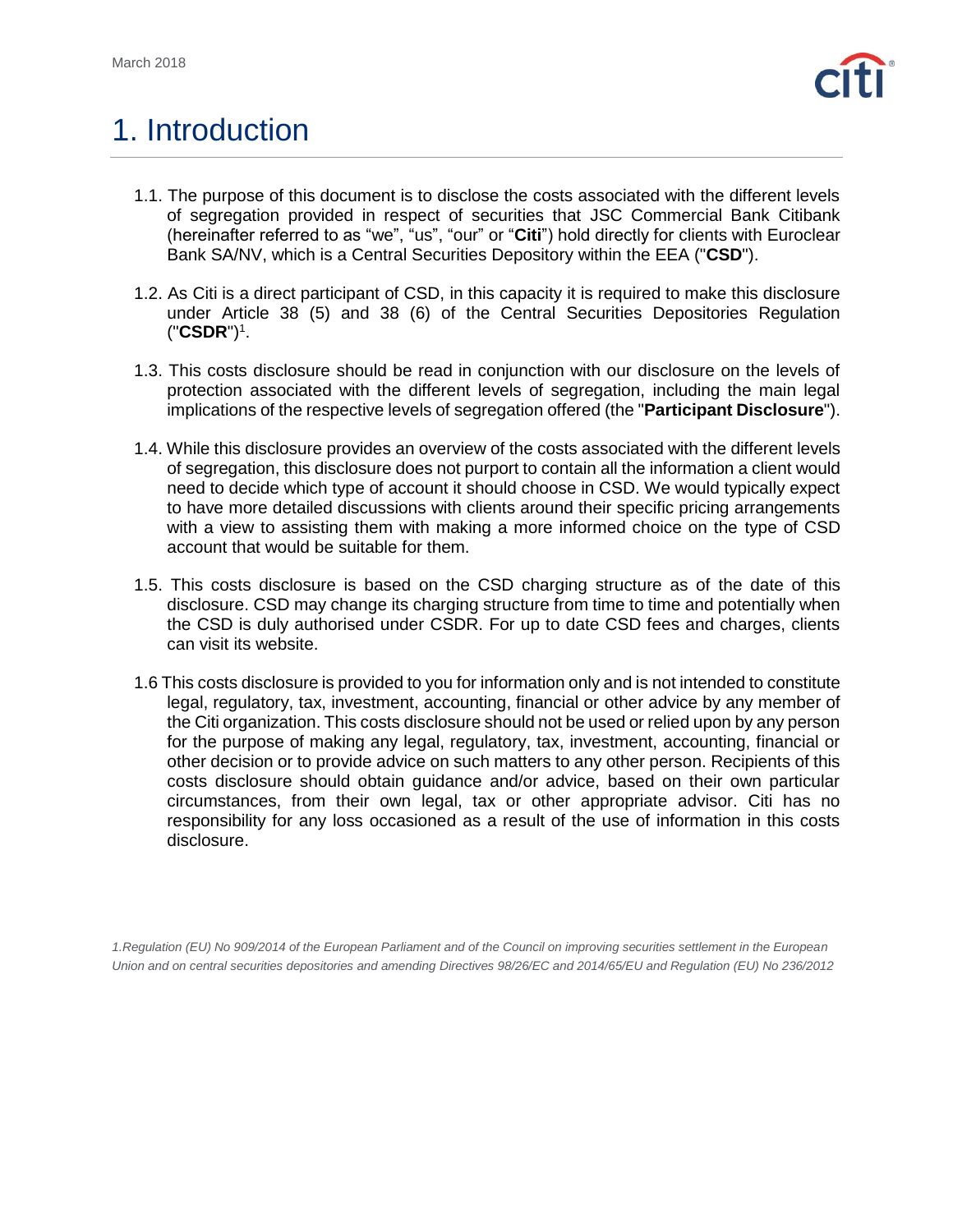

## 2. Background

- 2.1 As explained further in our Participant Disclosure, we currently make two types of accounts with the CSD available to clients: an Individual Client Segregated Account ("ISA") and an Omnibus Client Segregated Account ("OSA").
- 2.2 An ISA is used by us to hold the securities of a single client and therefore the client's securities are held by us in a CSD account which is separate from CSD accounts used to hold the securities of other clients and our own proprietary securities.
- 2.3 An OSA is used by us to hold the securities of a number of clients on a collective basis in a single CSD account. We do not however hold our own proprietary securities in OSAs.
- 2.4 Regardless of the type of account a client chooses to hold its securities at the CSD, we record each client's individual entitlement to securities that we hold for that client in one or more client securities accounts established and maintained for such client in our own books and records.
- 2.5 This disclosure sets out in sections 3 and 4 below the costs that may be associated with an ISA and OSA which could include Citi costs, CSD costs and if applicable, any third party fees and costs and how they may vary between the two types of accounts.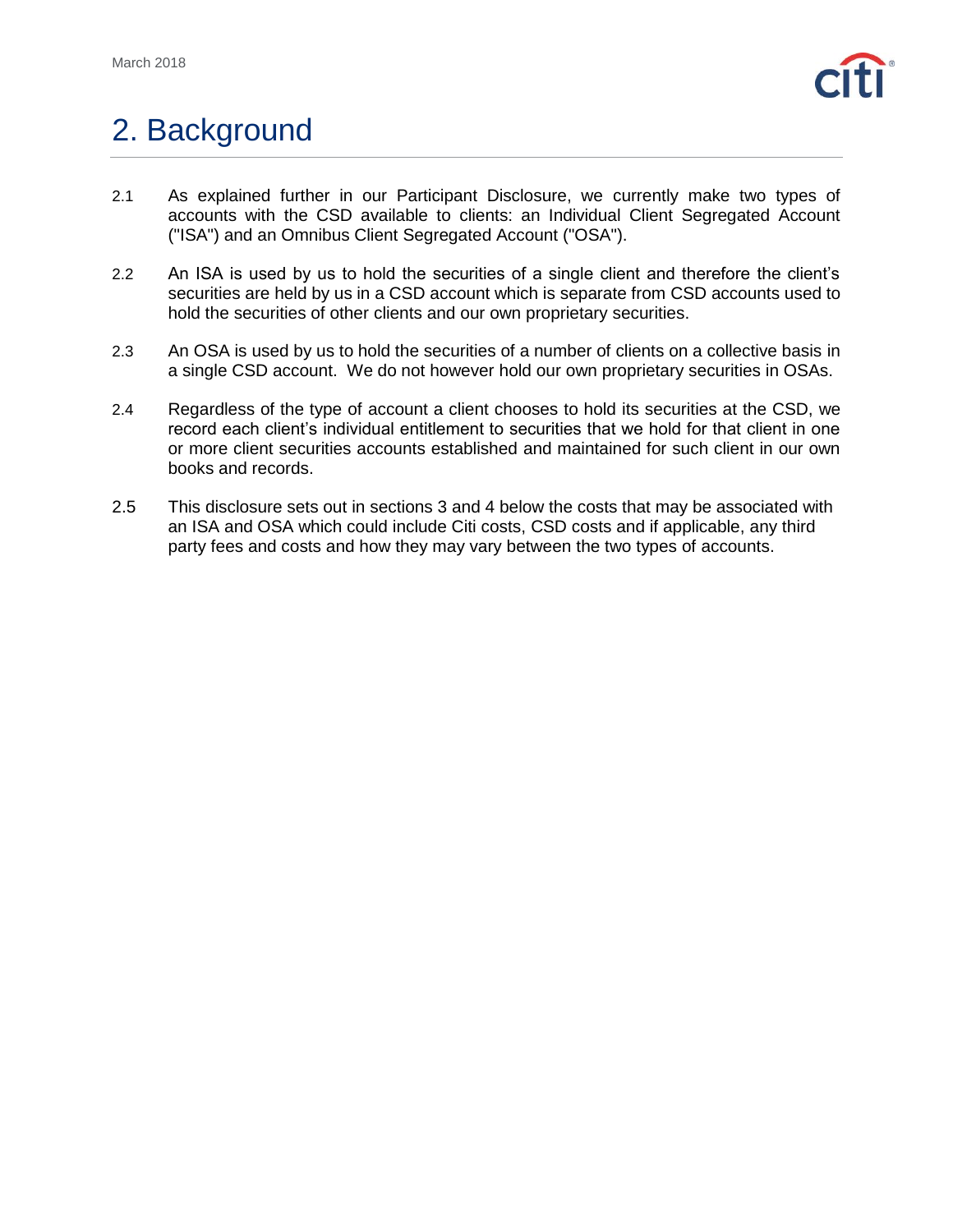

## 3. Citi costs: OSA v ISA

- 3.1 Citi account fees apply in relation to the separate client account(s) that Citi opens on its books and records. The client account(s) opened on Citi's books and records are opened in respect of the relevant CSD account in which the client's securities are held. Citi's account fees would typically consist of:
	- (a) a fixed one-off account opening fee charged per account; and
	- (b) a fixed monthly account maintenance fee charged per account (together the "**Citi account fees**").
- 3.2 The Citi Account fees will not vary depending on whether the client chooses to hold its securities in an ISA or an OSA at the CSD and regardless of the type of CSD account chosen, will be borne in full by the relevant client.
- 3.3 In addition there are a number of costs, charges or fees associated with holding securities which would not vary depending on the account structure. These include:
	- (a) custody and safekeeping fees;
	- (b) asset servicing fees;
	- (c) transaction fees
	- (d) special transaction fees (such as cancellation and amendment fees);
	- (e) out of pocket expenses;
	- (f) tax reclaims fees; and
	- (g) transaction specific taxes.
- 3.4 Furthermore any client relationship specific fees, charges or discounts that apply would not vary depending on the type of account the client may choose to have in CSD.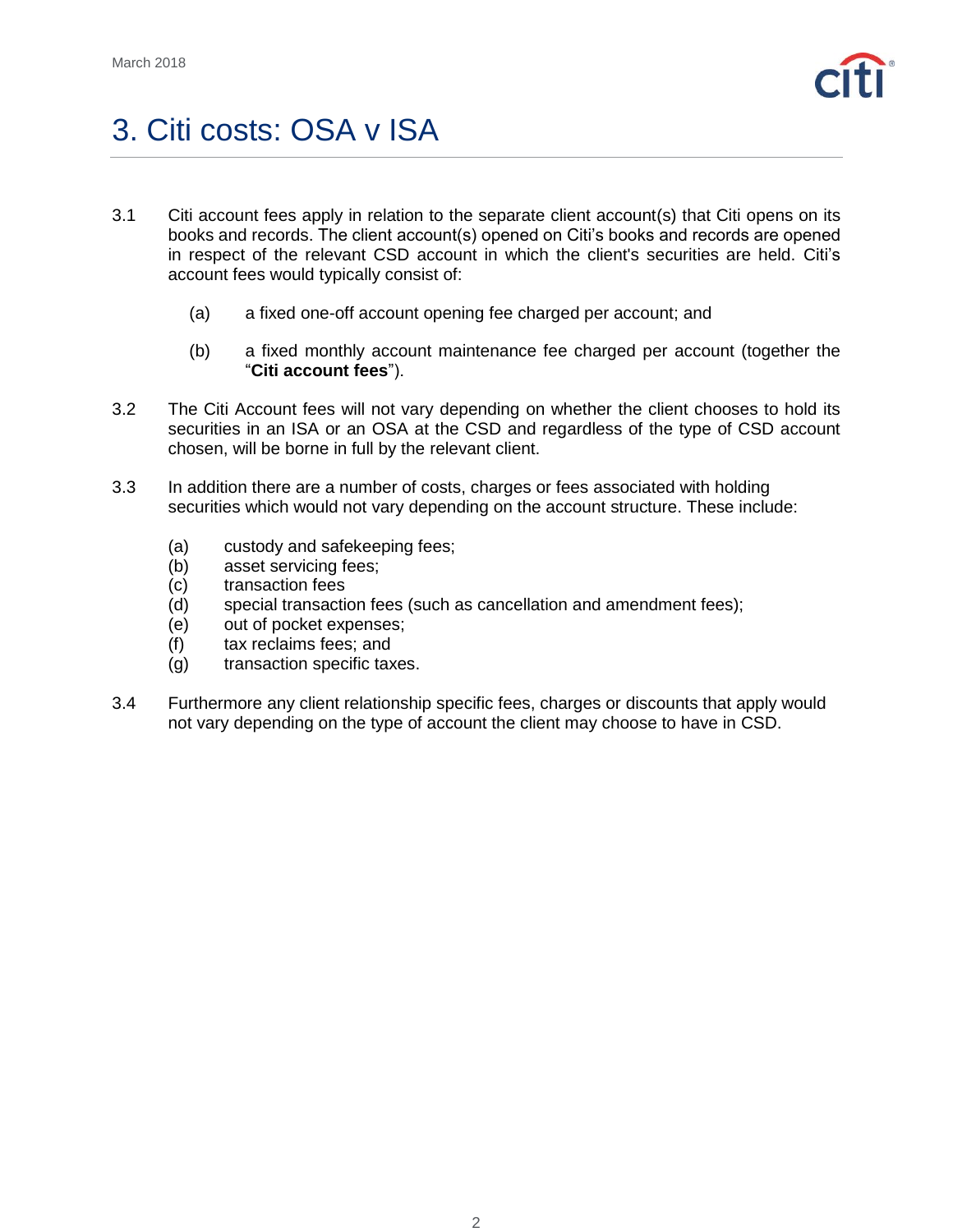

#### 4. CSD costs and other third party costs: OSA v ISA

- 4.1 Account opening fees may be charged by the CSD and clients could be subject to the following fees imposed by the CSD on each account:
	- (c) a fixed one off account opening fee; and
	- (d) a fixed monthly account maintenance fee (together the "**CSD account fees**").
- 4.2 CSD account fees may vary depending on the type of account chosen due to additional operational complexity and monitoring however for specific market CSD charging structures clients are encouraged to review the CSD fee schedule published on its website.
- 4.3 The manner in which fees are applied to clients is likely to vary. Fees charged in respect of an ISA, will be borne by the client on whose behalf securities are held in the account, in full. On the other hand, fees in respect of an OSA would be equally shared amongst all clients who hold securities in the account. Accordingly a client holding securities in an OSA would typically expect to pay a lower CSD account fee than a client with an ISA.
- 4.4 There may be other costs/charges levied by the CSD (or a third party) from time to time would be passed to the client at cost. These costs would not however vary depending on whether the client chooses to have an ISA or OSA. These costs include but are not limited to safekeeping fees, settlement fees, registration fees, corporate action fees.
- 4.5 Set out below is a links to the CSD website in which we are participant:

|                            | CSD                  | <b>Link to CSD website</b>        |
|----------------------------|----------------------|-----------------------------------|
| <b>JSC Commercial Bank</b> | Euroclear Bank SA/NV | https://my.euroclear.com/apps/en/ |
| Citibank                   |                      |                                   |